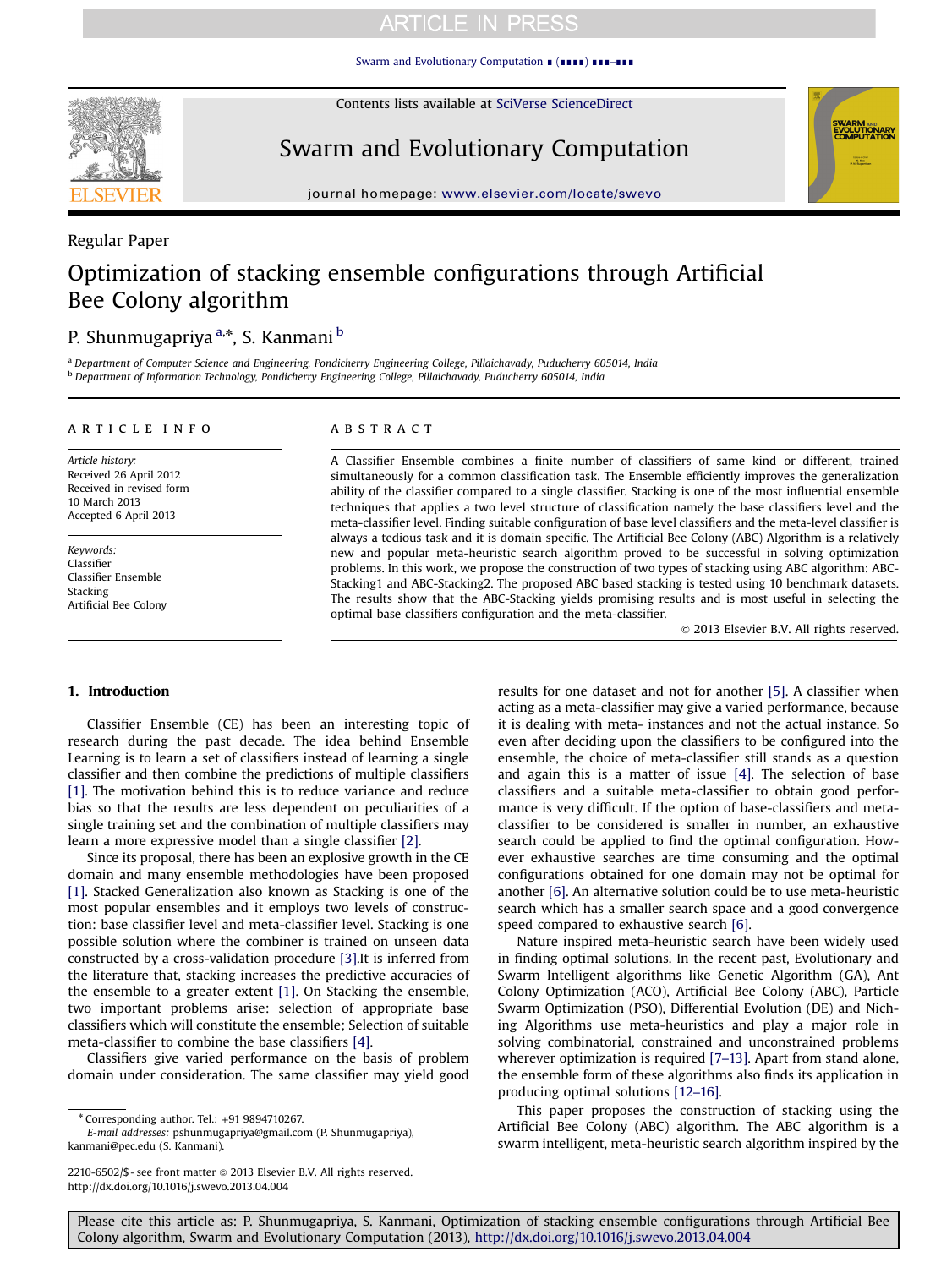### **ARTICLE IN PRESS**

foraging behavior of honey bee swarms. This algorithm was introduced by Karaboga [\[17\]](#page--1-0) and it serves as a powerful optimization tool. The ABC algorithm has shown a competitive performance (and sometimes superior) compared to GA, PSO and ACO [18–[20\]](#page--1-0). The ABC algorithm is also simple in concept and has only fewer control parameters [\[21\]](#page--1-0).

In literature, stacking has been constructed using optimization algorithms like GA [\[22](#page--1-0),[23](#page--1-0)] and ACO [\[6,24\]](#page--1-0). GA-Stacking and ACO-Stacking have given optimal configuration of base classifiers for stacking with promising results [\[6,](#page--1-0)22–24]. However to the best of our knowledge, stacking using ABC algorithm has not been proposed so far and this proposal has shown excellent results. Though stacking configuration has been optimized using GA and ACO, the main idea behind this proposal is: to analyze whether more optimization can be achieved with increased performance of the ensemble stacking; to analyze the performance of ABC whether it shows competitive performance to ACO and provides powerful optimization.

The ABC-Stacking has been proposed and implemented in two levels: ABC-Stacking1 (Base-Level Stacking) and ABC-Stacking2 (Meta-Level Stacking). In base-level stacking, the employed and onlooker bees search for the optimal configuration of base classifiers and the meta-classifier is a fixed learning algorithm. In meta-level stacking, while forming the base classifier configuration, the bees simultaneously keep exploring for the best metaclassifier through the pool of classifiers, each time the stacking of selected classifiers is done.

This paper is organized in 8 sections. Section 2 gives a brief note on CE and the ensemble stacking. The concept of ABC algorithm is explained in Section 3. In Section 4, the previous works in the literature related to Stacking are discussed. [Section 5](#page--1-0) gives the detailed description of the proposed ABC-Stacking. Experimental environment and the experiments are discussed in [Section 6.](#page--1-0) Computational results of the proposed method in comparison with the existing methods are discussed in [Section 7](#page--1-0). [Section 8](#page--1-0) concludes the paper.

#### 2. Classifier ensemble and stacking

CE is a learning paradigm where several classifiers are combined to increase the generalization ability of a single classifier [\[1\]](#page--1-0). Fig. 1 shows the block diagram of a CE. In CE, the dataset is fed as input to 'n' number of classifiers and the classifiers are trained over the entire feature space. The outputs from the classifiers are given to the combination scheme. The ensemble then provides a consensus opinion by combining the individual classifier decisions, such as bagging, boosting or stacking-type algorithms [\[25\].](#page--1-0) This combination may be either statistical or algorithmic. One important issue while building CE is, how to select classifiers such that the decision making quality of the ensemble is superior to that of any individual classifier.





Fig. 2. Stacking ensemble.

Stacking, also known as Stacked Generalization is a well known ensemble approach [\[3\]](#page--1-0). It is a method that combines the classifiers (level-0 or base level) by a meta-level (level-1) classifier that predicts the correct class based on the decisions of the base level (level-0) classifiers as shown in Fig. 2. The meta-level classifier is induced on a set of meta-level training data. The meta-level training data are produced by applying a procedure similar to k-fold cross-validation [\[2,26\]](#page--1-0) on the training data. The outputs of the base classifiers for each instance along with the true class of that instance form a meta-instance. A meta-classifier is then trained on the meta-instances. When a new instance appears for classification, the output of all the base learners is first calculated and then propagated to the meta-classifier, which outputs the result.

### 3. The Artificial Bee Colony algorithm (ABC)

ABC is a swarm intelligent algorithm based on the intelligent foraging behavior of honey bee swarms. This intelligent algorithm was proposed by Karaboga [\[17\]](#page--1-0) and since its proposal, the algorithm has been employed to solve optimization problems in large number of domains [\[9,10](#page--1-0),27–32]. The foraging behavior model in ABC constitutes food sources and three types of bees: employer bee, onlooker bee and scout. The food sources represent the possible solutions of the optimization problem. The nectar content of the food sources correspond to the fitness of the solutions. The ABC algorithm employs three types of bees in the colony: employed bees, onlooker bees and scout bees. Initially, the food source positions are generated (N). The population of the employed bees is equal to the number of food sources. Each employed bee is assigned a food source. Employed bees exploit the food sources and pass the information of nectar amount to the onlooker bees. Both the population of employed and onlooker bees are equal. Based on the nectar information from the employed bees, the onlooker bees exploit the food sources and its neighborhood until the food sources become exhausted. The employed bee of exhausted food sources becomes a scout. Scouts then start searching for new food source positions. The nectar information represents the quality of the solution available from the food source. Increased amount of nectar increases the probability of selection of a particular food source by the onlooker bees [\[19,20](#page--1-0),[33](#page--1-0)].

#### 4. Related works

Stacking is one of the popular ensemble techniques and two important issues arise whenever Stacking has to be implemented [34–[40\].](#page--1-0) They are: the choice of classifiers at the base level (level-0); the choice of a single classifier at the meta-level (level-1). i.e. Fig. 1. Classifier Ensemble. The Stacking is constructed as a solution for any application for any application

Please cite this article as: P. Shunmugapriya, S. Kanmani, Optimization of stacking ensemble configurations through Artificial Bee Colony algorithm, Swarm and Evolutionary Computation (2013), [http://dx.doi.org/10.1016/j.swevo.2013.04.004i](http://dx.doi.org/10.1016/j.swevo.2013.04.004)